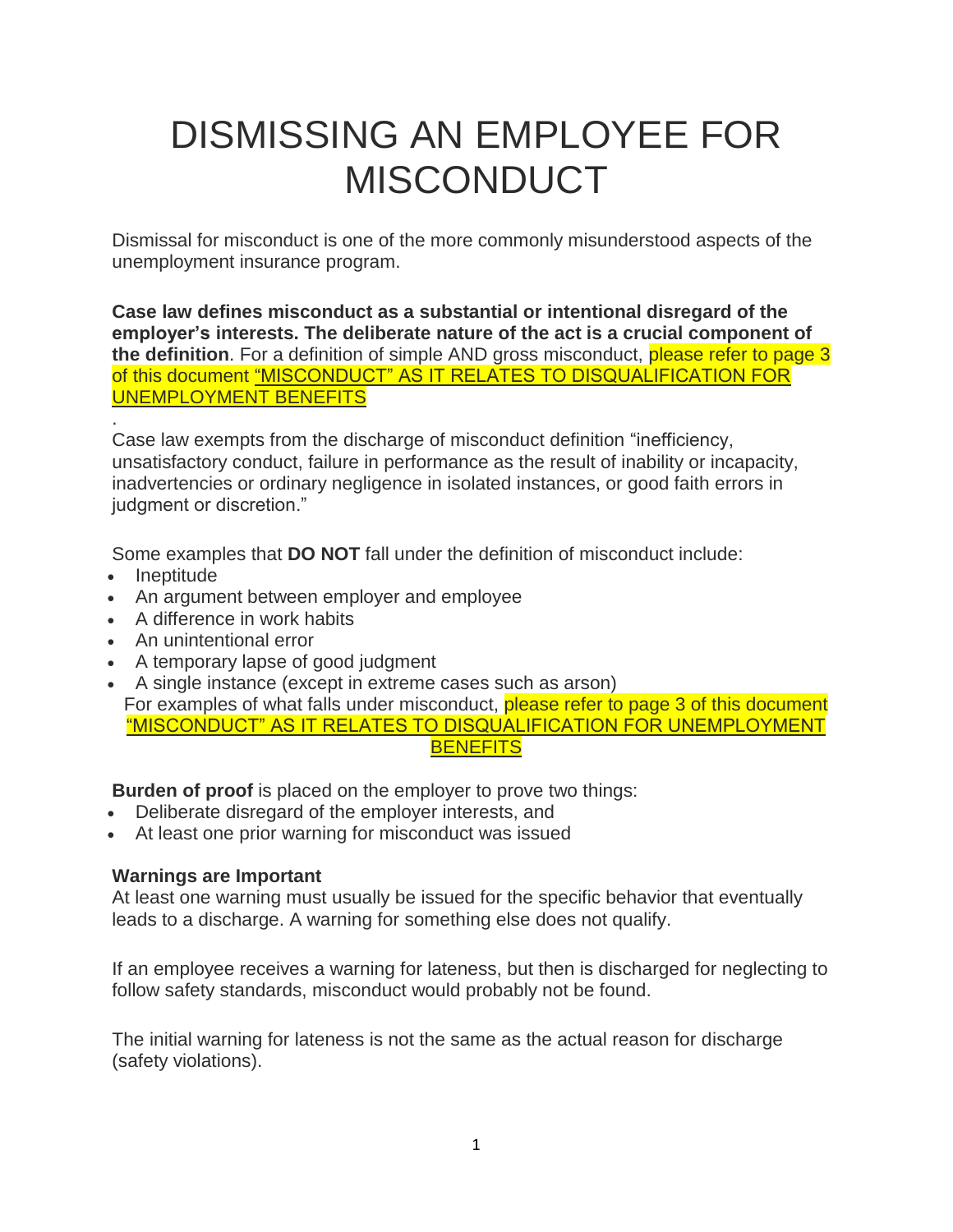#### **Employers who keep records of warnings given to employees usually prevail in supporting the discharge for misconduct.**

To meet this burden of proof, complete and accurate record keeping is essential.

Ideally, a warning should:

- **Be in writing, dated and signed by both the employer and employee.** *(In case of a dispute over the issuance of a warning, the employee's signature on the warning constitutes clear evidence that he was indeed given a warning).*
- Warnings should clearly list the unacceptable behavior(s).
- Cite specific recommendations on how to improve, and specific standards to be achieved.

Incomplete or vague records seldom contain these essential items and will not generally meet the burden of proof requirement.

Finally, this proof must be provided to the Adjudication Unit or presented at an Administrative Law Judge appeal hearing.

Failure to substantiate an allegation of misconduct with evidence or credible testimony will result in a determination in favor of the claimant.

An employer must participate in the initial fact-finding process, as well as any appeals, or evidence will be lacking and the unemployment claim will be allowed.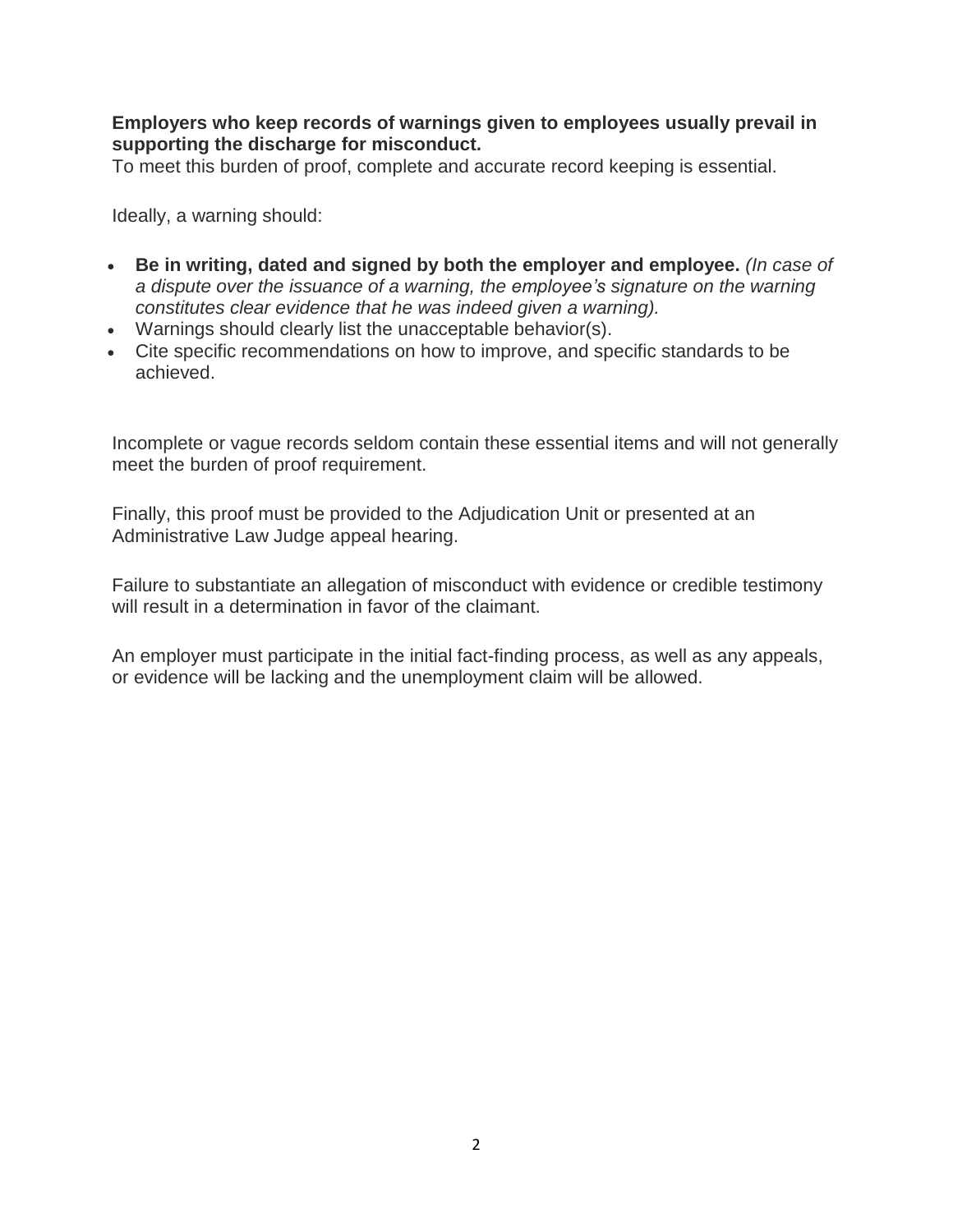#### Vermont Department of Labor June 7, 2010 **"MISCONDUCT" AS IT RELATES TO DISQUALIFICATION FOR UNEMPLOYMENT BENEFITS**

Vermont's unemployment law recognizes two types of misconduct as disqualifying; simple misconduct and gross misconduct. Discharge for inability to meet performance standards is generally not considered misconduct.

## **SIMPLE MISCONDUCT**

**Definition:** Simple misconduct is work related conduct that is in substantial disregard of an employer's interests. Such conduct may be willful or intentional, but it may also be unintentional conduct that results from extreme carelessness, indifference, or lack of effort. Simple performance deficiencies will generally not be considered misconduct. Employers will generally be expected to provide employees notice and an opportunity to improve their conduct, except in extreme cases. The misconduct MUST be work related; off duty conduct is generally not the basis for a finding of misconduct.

Written warnings are often the best method for advising and documenting the worker's need to improve conduct.

**Consequence:** Disqualification from receiving benefits for up to 15 weeks, with a minimum of 6 weeks, from the time the unemployment claim is filed. The employer's experience rating record is relieved of charges, provided the initial request for information was received in a timely manner.

Examples:

- Repeated tardiness or unexcused absences
- Rudeness to customers or other employees
- Insubordination
- Intentional misrepresentation on a job application

## **GROSS MISCONDUCT**

**Definition:** Gross misconduct is work related conduct that demonstrates a flagrant and wanton disregard of an employer's interests. 21 V.S.A §1344 defines gross misconduct as: "For purposes of this section, "gross misconduct" means conduct directly related to the employee's work performance that demonstrates a flagrant, wanton, and intentional disregard of the employer's business interest, and that has direct and significant impact upon the employer's business interest, including but not limited to theft, fraud, intoxication, intentional serious damage to property, intentional infliction of personal